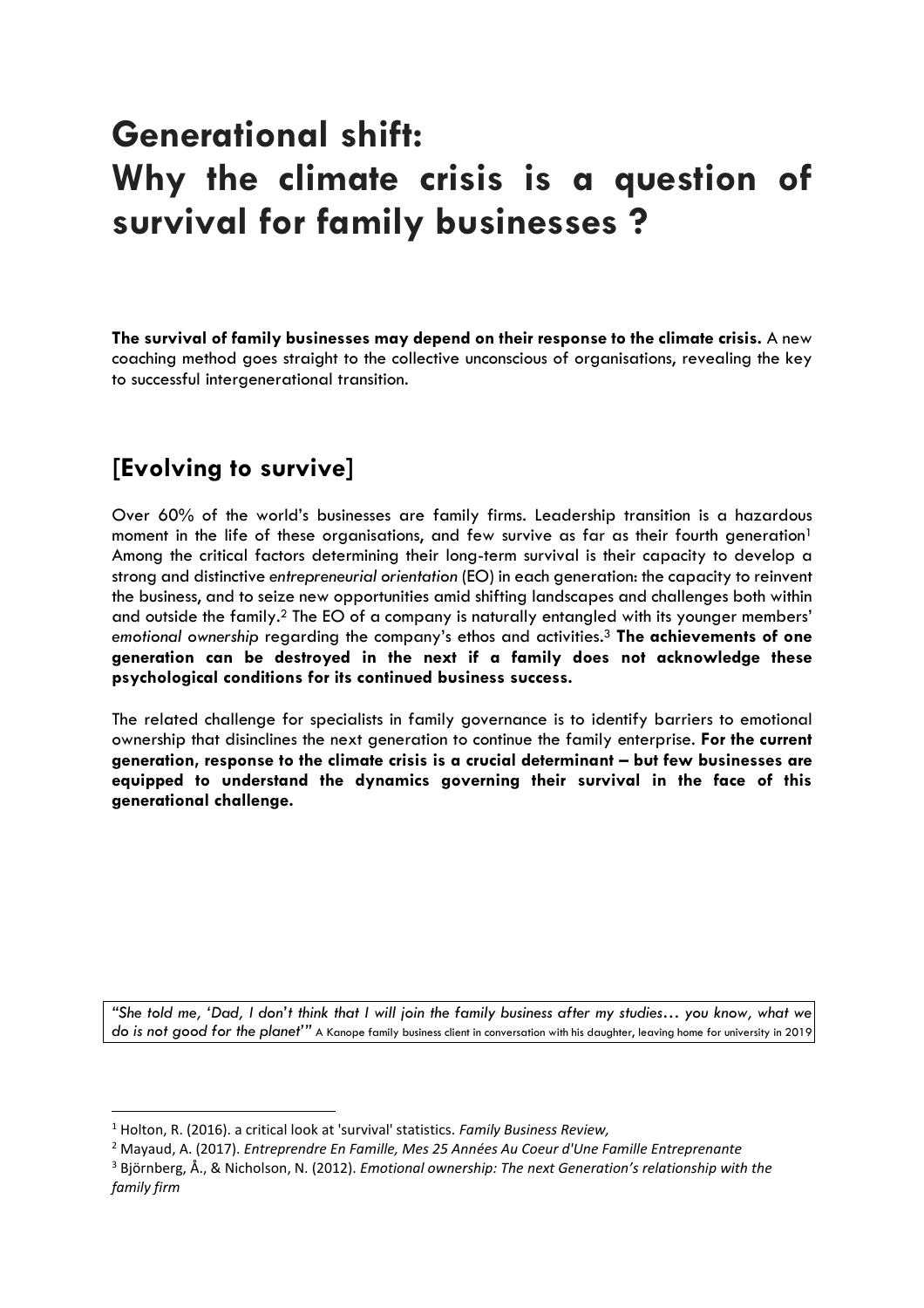### **[Emotional ownership]**

The extent to which an individual integrates in a family organisation depends heavily upon factors influencing their emotional ownership. These can include a sense of duty to the family, a desire for leadership in the context of the organisation and an associated sense of "affective identity". 4

Emotional ownership factors blur the boundary between personal and professional, taking the form of family dynamics as well as identity with or rejection of aspects of the mission. All interact to determine whether individuals in the new generation are motivated to continue the family quest.

**We saw the need to create a tool that could determine how emotional ownership interacts with the new generation's commitment to climate action - and how this impacts the entrepreneurial orientation of an organisation.**

### **[The paradigm shift]**

Following two world-wars, the "boomer" generation inherited their parents' mission to preserve hard-won peace and rebuild prosperity - leading to the formation of the European Economic Community. In the current historical moment, humanity is waking up to the imperative to preserve our planet - and our children's generation will grow up with this quest. According to a study by Spectrem Group, 67% of Millennials with capital want their investment to reflect their social, political and environmental values. <sup>5</sup> This paradigm shift in the foundational societal mission is likely to have far-reaching implications for entrepreneurial orientation. In coming years many companies will fight a battle for their soul on environmental grounds, and those lacking an EO aligned with environmental values will likely fail.

**"**A surprising number of businesses have been slow to integrate the digital revolution into their strategy. If by any chance they are still holding on, they certainly won't survive the next social and environmental revolution.**"** 

#### - **Julien Lescs, Kanope Impact Co-founder**

*Our recent study set out to discover the psychodynamic impact of the environmental crisis on entrepreneurial orientation, and thus upon intergenerational transitions in family businesses.* If as

<sup>4</sup> Hogan, G. *(2013). A study of the motivational factors that influence next-generation members to lead their family-owned businesses. ProQuest Information & Learning). Dissertation Abstracts International Section A: Humanities and Social Sciences, 74 (6-)*

<sup>&</sup>lt;sup>5</sup> Fournier, C. (2016). Comment la génération Y va peut être sauver le monde des entreprises. *Youmatter.World*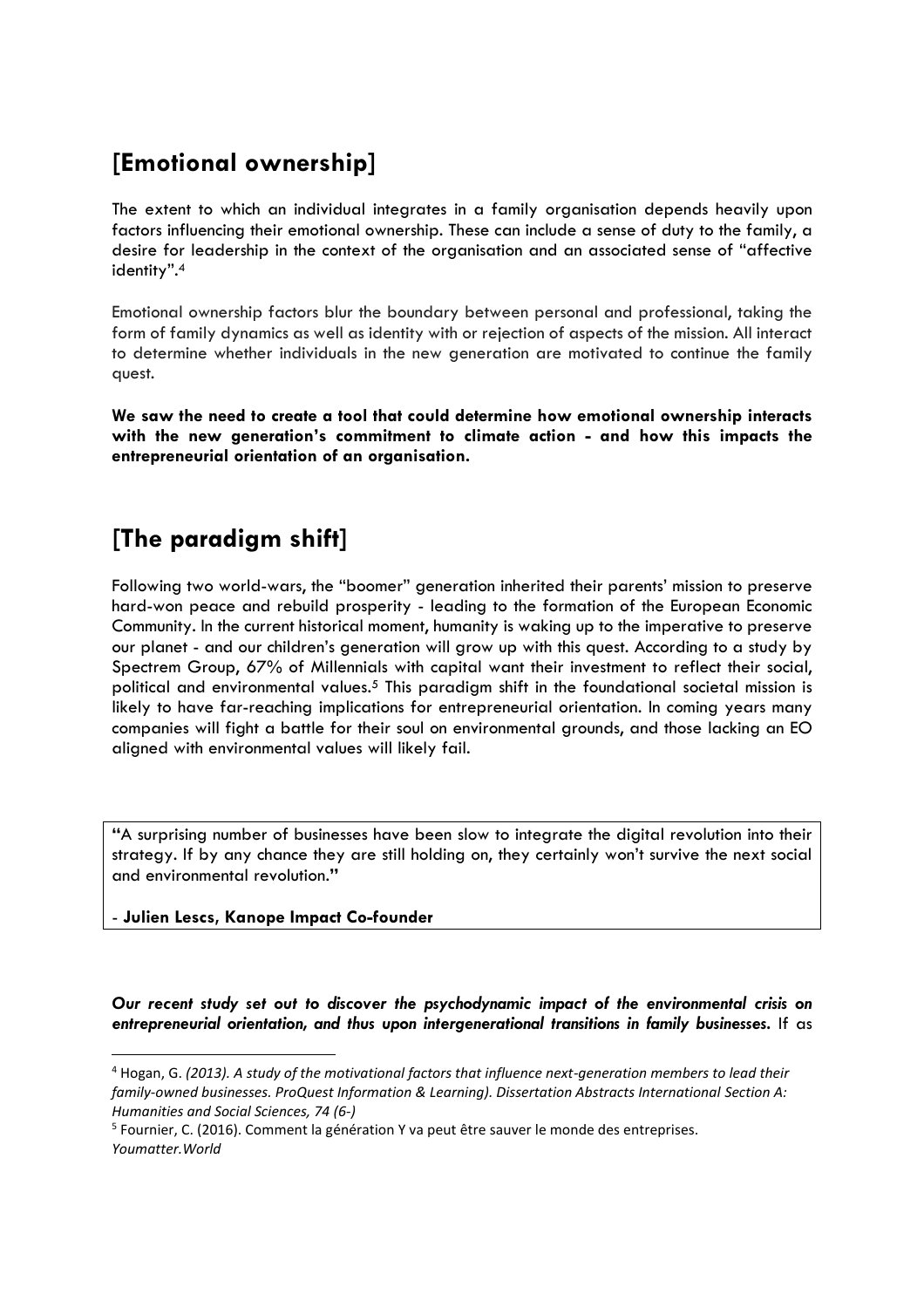expected, lack of consideration for environmental issues presented as a barrier to emotional ownership for younger generations, this would indicate an important field for psychodynamic research regarding transitions within entrepreneurial families.

*What emerged, in fact, was the blueprint for a pioneering coaching process with profound potential for family governance. A novel evolution of classic psychodynamic techniques offers insight into the conflicted inner world of organisations as collective entities, embedded in complex family dynamics across generations.* 

# **[A pioneering approach]**

Clients' tendency to describe their business as 'part of the family' signals a potentially fertile line of enquiry into the character of this ever-present relative - and individuals' emotional bond with it over time. We wanted to know what insights could be gained by treating an organisation as another family member. We looked for a way to understand the lived emotional relationships of individual actors, not only with each other but also with their own image of the organisation itself through time.

A psychodynamic coach seeks the most direct path to the unconscious, employing tools that capture conscious cognition<sup>6</sup> so that the unspoken can emerge. Two such tools are the **drawing<sup>7</sup>** – frequently used to access non-verbal, unconscious narratives, and the **genogram<sup>8</sup>** – a pictorial family tree that reveals the dynamics of relationships across generations<sup>9</sup>. Both are commonly used by trusted advisors in family business governance. **Our study is the first to merge the two methods to create an entirely new psycho-genealogy tool:** taking the persona of the organisation as revealed by the drawing and using the genogram to locate it in an individual's unfolding constellation of family relationships over a 20-year period.

The genogram is widely and successfully used not only to explore the relationships and conflicts affecting a family's governance, but also to facilitate discussion about its future<sup>10</sup>. The method has a hidden flaw however: by reducing an organisation to the sum of its individual actors' relationships the method fails to account for their emotional link with the organisation itself, as they perceive it. Merging the genogram with the drawing tool illuminates this hidden relationship and allows us to analyse its influence upon psychological currents in the family and wider organisation.

# **[In action]**

<sup>6</sup> Franz, M. L. (1995). *Shadow and Evil in Fairy Tales* 

<sup>7</sup> Handler L., Thomas A. D.(Eds.), *Symbolic family drawing and abstract representation techniques*. New York, NY: Routledge/Taylor & Francis Group.

<sup>8</sup> Hurley, P. M. (1982). Taylor & Francis Ltd

<sup>9</sup> Rohrbaugh, M., Rogers, J. C., & McGoldrick, M. (1992). *How do experts read family genograms?* Family Process, Inc

<sup>10</sup> Browning, S., & Hull, R. (2018). *Utilizing the genogram to integrate systems and psychoanalytic thinking* Educational Publishing Foundation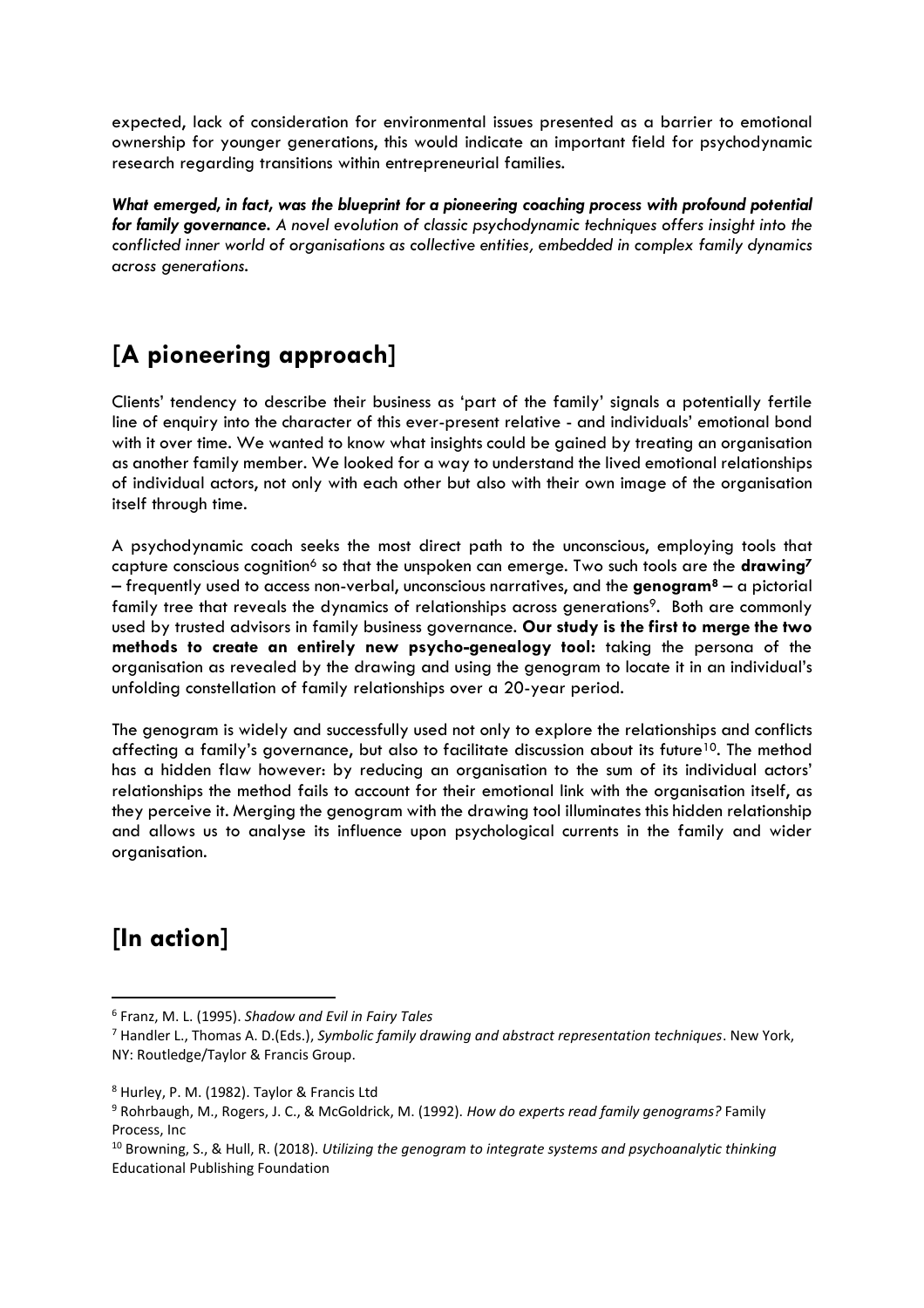The participants in our original study were drawn from French entrepreneurial families across a wide range of sectors, including multinational food and specialized distribution, textiles and clothing, construction, fossil energy distribution and automotive service industries. Several family members from each organisation, balanced evenly by gender, took part.

*Without* **priming participants around environmental issues whatsoever, we were eager to see whether this theme would emerge throughout the process – and most importantly,**  *where.*

*The results were even more fascinating than we imagined.* 

# **[Key findings]**

- We were surprised when our preliminary interview revealed that hardly any participants named the environment among their personal values.
- Their drawings however told a different story. Most depicted the business in its current incarnation as dark and polluting – more so than in reality – while in just 20 years the picture had transformed to a bright persona in harmony with nature.
- The story became even more interesting when these characters took their place in the genogram. The darker, polluting organisation almost always emerged as masculine, a number of generations in the past. The ecologically optimistic future projection was represented as young, and feminine.
- Without exception, participants revealed a stronger emotional bond with this youthful feminine representation in the future, than with the older masculine figure in the past.

*"The emerging insights into emotional bonds and schisms provided a framework for analysis with clients, facilitating a deep dive into their emotional ownership factors and potential misalignment with the family quest."*

#### **[further analysis]**

- The environmental crisis was not consciously named by individuals as a value but surfaced *systematically* in their anxious projections – pointing beyond individual conscious wishes to an issue affecting the organisation, and possibly even to a generation, as a *collective***.**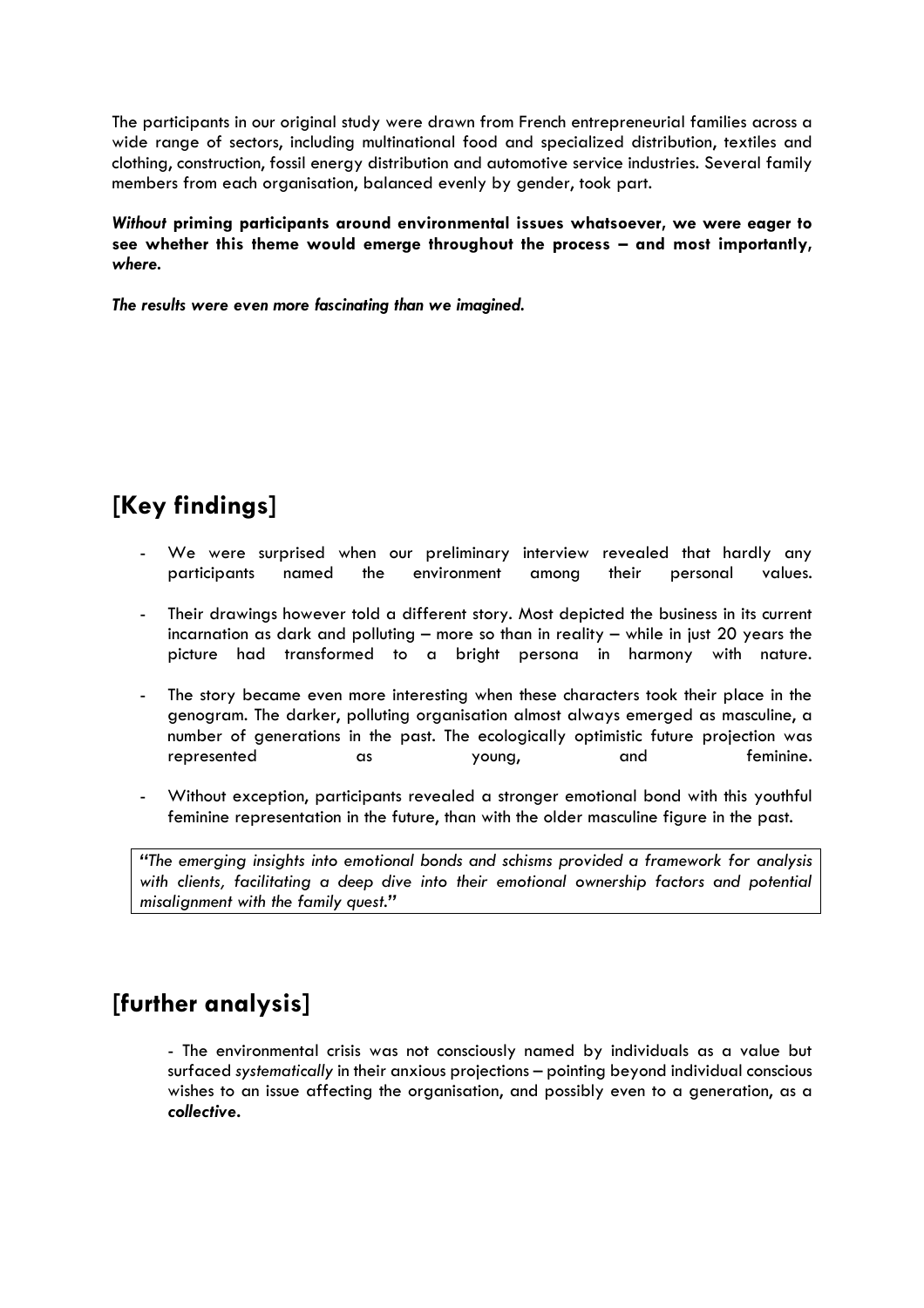- Viewed through a depth psychology lens, the constellations mirrored the Jungean archtypes of *animus* and *anima* with striking regularity<sup>11</sup>. Applied to organisations, *Animus* (masculine) represents order, direction, goals and planning whilst *Anima*  (feminine) represents creativity and innovation.<sup>12</sup>

- The participants' drawings tend toward symbolism rather than realism; dramatically exaggerating both negative and positive qualities. The radical difference between the two positions reliably points to Klein's classic *splitting* of anxieties and defences.<sup>13</sup> The greater the disparity between the two positions, **the greater the imbalance between conservative and innovative forces within the organisation's unconscious.**

Participants depicted anima - appearing as a young feminine presence - as environmental harmony. The relationship with this figure emerged overwhelmingly as more positive than with the animus figure. Thus **the latent entrepreneurial orientation surfaces as a call to creativity in the face of the environmental crisis.**

The climate crisis is confirmed as a locus of emotional ownership, and potential catalyst for younger generations breaking with the family business.

Failure to take the environment into account in the 20-year strategy impacts emotional ownership factors, with potential for rupture within the family itself.

Finally, the archetypal symbolism within the client drawings suggested the mythic imagination as a potent vehicle for transformation in this process.

#### **[Insight and action]**

Success in family business transitions can be intimately linked to unconscious societal and generational challenges. Currently the environmental crisis is predominant in the collective unconscious, but *any* such collective issue may manifest as a major threat to family unity and an organisation's resilience if it is not addressed.

The findings of this study form the blueprint for a powerful new intervention concept, for family governance consultants specializing in life-cycle and intergenerational transitions. Where environmental and other collective issues appear as a catalyst for either rupture or renewal in an entrepreneurial family, the organisation is treated not as object but as *subject,* inquiring into its unconscious needs as a gestalt entity and allowing the relationship with its actors to emerge. By revealing the unconscious dynamics of conservative and innovative forces (and moving through a little myth-making) we guide clients to restore balance, and discover the key to their entrepreneurial orientation.

<sup>11</sup> Jung, C. G. (1933). Die beziehungen zwischen dem ich und dem unbewussten. *Dialectique Du Moi Et De l'Inconscient,* (Gallimard 1964)

<sup>12</sup> Khandwalla, P. N. (2006). Tools for enhancing innovativeness in enterprises. *Vikalpa: The Journal for Decision Makers, 31*( 1), 1-16

<sup>13</sup> Hinshelwood, R. D., & Fortuna, T. (2018). *Melanie Klein,* New York, NY: Routledge/Taylor & Francis Group